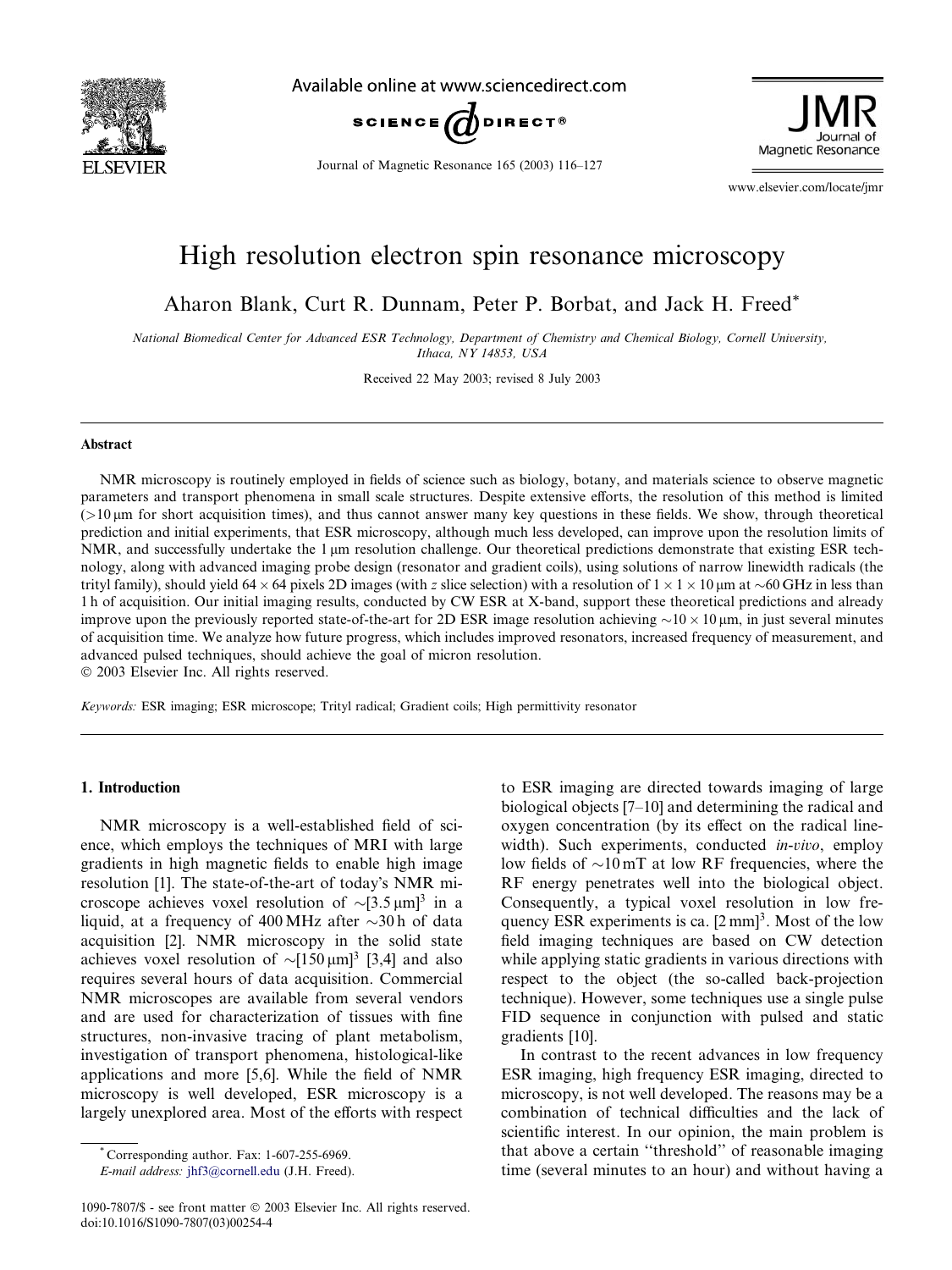minimal appropriate spatial resolution ( $\sim$ 1–10 µm), the range of potential applications is limited. Thus, for example, only when a sub-cellular resolution is achieved (where human cells typically range in size from 10 to  $100 \,\mu m$ ), one can have unique information based on the ESR imaging technique, which may further advance biophysical research. As we shall see below, ESR imaging at sub-cellular resolution, in acceptable measurement time is challenging, since it requires the use of advanced resonators, state-of-the-art data acquisition techniques, highly efficient gradient coils, and the use of unique radicals that have long  $T_2$ s and are stable in biological/botanical specimens. Thus, all these challenges must be addressed in order to achieve (sub)micron resolution, and thereby make of ESR microscopy a viable analytical tool.

At this point, we summarize the key accomplishments that were achieved in the past with respect to high resolution ESR imaging. In CW techniques, the modulated field gradient method [11] is best suited for microscopic purposes due to its relatively small image artifacts and the low sensitivity to nonlinearity of the gradients, as compared to the more common projection reconstruction method. Employing the modulated field gradient method, a resolution better than  $\sim 10 \,\mu m$  was achieved in one dimension [11,12], whereas 2D images exhibit resolution of  $\sim [100 \,\mu m]^2$  [13]. The CW technique with static magnetic field gradients, achieved a resolution of  $\sim$ 10 µm for 1D experiments [14] and the 2D resolution, employing CW with projection reconstruction, is of the order of  $\sim [100-200 \,\mu m]^2$  [15].

Pulsed ESR imaging techniques require fast gradient switching and spin probes with sufficiently long  $T_2$ . Key work in pulsed high resolution ESR microscopy was therefore conducted with a  $(FA)_2X$  crystal, which is a unique organic conductor, having  $T_2$  of  $\sim$ 6 µs at room temperature. Using this material, one-dimensional imaging with  $\sim$ 10 µm resolution was reported for pulsed X-band [16]. Low-frequency pulse RF ESR, employing standard NMR microscopy gradients, achieved 2D and 3D images with resolution of  $\sim$ [20–30  $\mu$ m]<sup>3</sup> [17,18] after  $\sim$ 10 h of data acquisition. The unique crystals used in these experiments and the long acquisition time for 2D/ 3D images are not attractive for biophysical, botanical, and many other potential applications. An early 1D imaging work at high field (5T, 140 GHz) achieved a resolution of  $\sim$ 200  $\mu$ m, limited by the gradient system [19]. One should also note the early efforts in pulsed X-band spin-echo imaging [20].

Other new methods for magnetic resonance detection, applicable to imaging, include Hall detection [21], miniature microwave scanning probe [22], magnetic force detection [23], and STM-ESR [24]. The first two methods operate at the micron scale but both have rather low spin sensitivity, with the second method suffering from non-symmetrical image resolution. The third and especially the fourth methods feature high detection sensitivity, but operate at the nanometer/single molecule regime, rather than at the micron scale. Consequently they require unique sample preparation methods, are too fine grained, and thus, not useful for most of the applications discussed here.

In this study we present some of the reasons to strive for high resolution ESR microscopy. We describe the theoretical limitations and the technical problems in achieving high resolution ESR images and present our preliminary experimental efforts. At this stage of development, we have obtained 2D images with a resolution of  $\sim [10 \,\mu m]^2$  employing the modulated field gradient method. In contrast to the previous work on ESR microscopy noted above, which dealt with high spin concentration phantoms, we focus our theoretical and experimental efforts on samples with low spin concentrations in solution. These are more relevant for the applications discussed here. Nevertheless, we do present some imaging examples of high spin concentration phantoms, which help to characterize our system's capabilities.

# 2. Research motivation

Of a number of applications that can benefit from the development of an ESR-based microscope, we mention just a few:

1. Measurements of oxygen concentration in model systems and living cells [9]: The concentration of oxygen is one of the most important variables in many physiological, pathological, and therapeutic processes. As the terminal acceptor in the electron transport chain,  $O<sub>2</sub>$ plays a critical role in cellular metabolism. ESR imaging techniques can indirectly measure  $O<sub>2</sub>$  concentration via its effect on the radical linewidth.

2. Sub-cellular resolution of in vitro molecular imaging: Molecular magnetic resonance imaging (termed mMRI) is an emerging field, which exploits the capabilities of commercially available MRI and NMR microscopy systems together with newly synthesized contrast agents, that attach to a specific molecule or genetic sequence of interest and enable one to identify its presence and location [25–27]. This field of research has applications ranging from medicine and biology to botany and chemistry. The availability of an ESR microscopy technology would certainly stimulate new applications based on the use of paramagnetic probes. The probes, which would attach to the molecules of interest, will enable far greater spatial resolution due to the high ESR spin sensitivity and the avoidance of an unwanted signal from the bulk of the sample, (e.g., water in NMR).

3. Functional imaging of plants [28]: NMR has been used extensively in botany to examine issues such as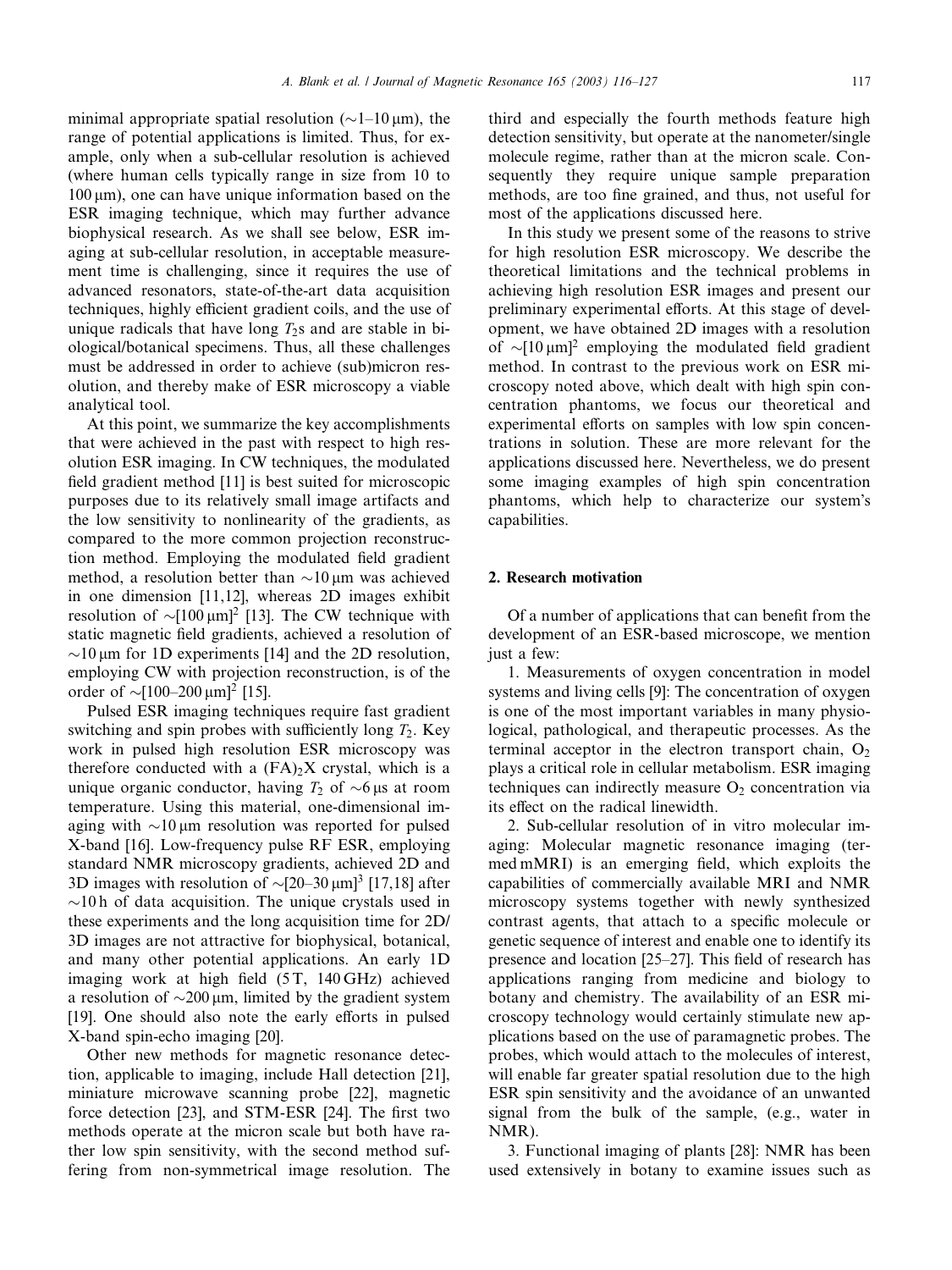water diffusion and distribution of metabolites. Similar functions can be addressed by ESR imaging, after treating the plant with an appropriate radical solution. Many aspects of plant science can be explored without the addition of stable radicals, since radicals are produced in plants naturally in a number of processes, such as fungal infection [28]. ESR imaging techniques were used to observe natural humic substance radicals in seeds [29]. In addition, ESR studies have been undertaken to determine plant membrane permeability [30]. Imaging methods in plants are performed, for example, in conjunction with genetically transformed plants to study the changes in metabolic pools or changes in water flow arising from altered protein expression.

4. Imaging of radiation effects: ESR imaging has been used for a long time in dosimetry and for assessment of radiation damage in bones [31], and tooth enamel [32]. The information obtained by ESR imaging enables one to determine the spatial distribution of the effects caused by radiation, as well as to determine possible inhomogeneities in the imaged structure. Improved spatial resolution would reveal the effects of ionizing radiation on a fine scale that is of special interest in this research area [33,34].

5. ESR imaging of chemical reactions: ESR imaging has been used to evaluate polymer degradation [35,36], to enable in situ observation of spatial distribution of paramagnetic species (such as reactants, products, and intermediates) in catalyst systems, monitor the diffusion in a catalyst pellet, and characterize the poisoning in micro fixed-bed reactors [37]. In addition, ESR imaging was used to explore other chemically related processes such as annealing under a thermal gradient [38]. Again, this line of research would be likely to benefit from the availability of an ESR-based microscope with enhanced sensitivity and improved spatial resolution.

6. ESR imaging of microviscosity in living cells: The effect of microviscosity differences may be the basis for several physiological differences between tumors and normal tissues, with the likelihood of stimulating a higher growth rate in tumor tissue. ESR has been successfully applied to characterize such effects [39]. In a similar application, ESR imaging has been used to evaluate in vitro the permeability of dental hard tissue to water [40]. Extensive research has also been conducted employing micro ESR imaging  $(20 \mu m 1D$  resolution) for the evaluation of radical diffusion in human skin, providing information about the micro- and macromolecular environments [12]. Similar and more elaborate studies can benefit from the proposed microscope, especially from the ability to apply high amplitude pulsed gradient spin-echo methods, which yields the diffusion constants of the imaged substance [1].

7. ESR imaging in materials science: Several important applications in materials science have already been addressed by ESR imaging [41]. These include, for example, 1D ESR imaging of conducting and lossy-dielectric samples [42], an ESR imaging study of the distribution of paramagnetic centers in thiokol–epoxy hermetics [43], the study of material porosity [44], observation of diamond defects [45], and analyzing polymers and other solid material [46]. This vast field of application relies both on the detection of naturally occurring free radicals and radicals which are administrated as part of the imaging process.

8. ''Traditional'' NMR microscopy applications: In addition to all the above-mentioned applications, ESR microscopy has the potential of being used in areas currently addressed only by NMR microscopy. The increased resolution of the proposed microscope would make the ESR-based method more attractive for the investigation of issues such as ''histological-like'' applications [6], studies of flow in biological, botanical, and other media [47], medical-clinical related in-vitro measurements of cartilage degenerative diseases [48], and a combination of fluorescence optical microscopy and NMR microscopy for inspection of cells [49].

The above applications represent only some examples from the wide literature on the subject. The bottom line is that ESR microscopy is currently insufficiently developed: it certainly is not available commercially, and it provides the potential user with only limited resolution and sensitivity. The development of adequate ESR microscope technology would likely stimulate additional applications, which are hard to predict at the present time, just as is often the case with the introduction of new technologies.

## 3. The theoretical limitations of ESR microscopy

We shall now examine theoretically the factors which determine the resolution in ESR microscopy experiments with respect to common CW and pulse techniques.

#### 3.1. CW method

As was stated above, the preferred method to acquire the ESR image is the modulated field gradient method [11]. This method is based on applying modulated gradient fields on the sample in all imaged dimensions so that at every instant, only one voxel is subjected to a vanishing modulated field and all other voxels are over-modulated by the high amplitude modulation signal. The image is acquired by sequential change of the nodal point of the modulated fields, to enable acquisition of the signal from the various voxels of the sample. Using this method, there are basically two main limiting factors for image resolution: the single voxel signal-to-noise-ratio (SNR) and the amplitude of the gradient required to suppress the signal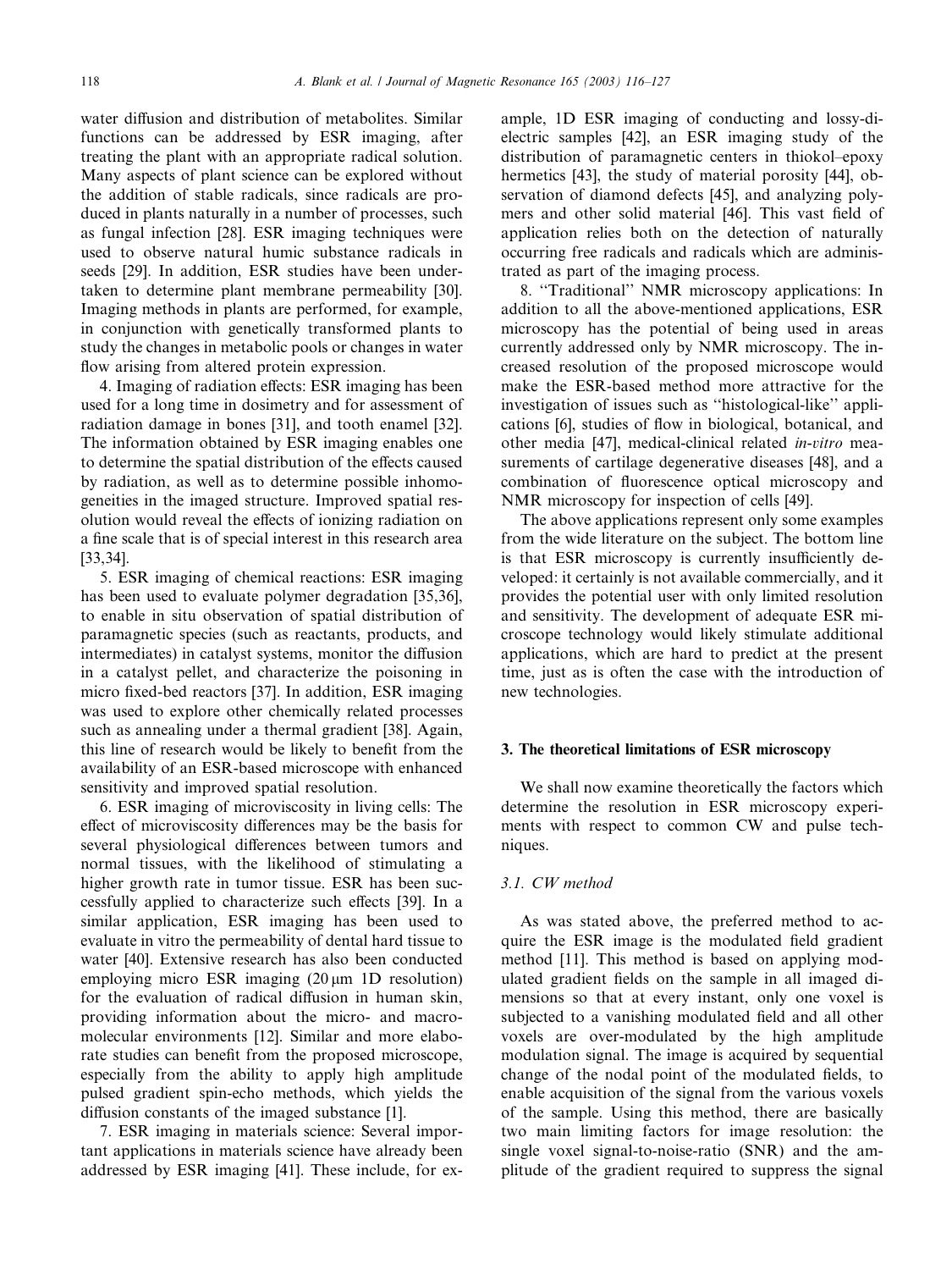from the non-imaged voxels. Let us quantitatively analyze these two factors.

For a linear detector and reflection resonator configuration, the CW ESR signal from a given voxel can be written as [50]

$$
S_{\rm CW} = \chi'' \eta Q_{\rm u} \sqrt{PR_0},\tag{1}
$$

where  $\chi''$  is the specific resonant susceptibility of the sample,  $\eta$  is the voxel filling factor,  $Q_{\rm u}$  is the unloaded Q of the resonator, P is the incident microwave power, and  $R_0$  is the impedance of the transmission line connecting the microwave source to the resonator. To maximize the signal of the voxel, the resonator effective volume,  $V_c$ , should be decreased (thus, increasing  $\eta$ ) and/or P should be increased. However, each of these changes would result in increased microwave power within the resonator, leading to increased  $B_1$ . Eventually, the sample will become saturated, according to the expression

$$
\chi'' = \chi_0'' \cdot s, \quad s = \frac{1}{1 + B_1^2 \gamma^2 T_1 T_2} = \frac{1}{1 + C_p^2 P \gamma^2 T_1 T_2},\tag{2}
$$

where  $\chi_0''$  is the sample specific susceptibility at unsaturated conditions,  $\gamma$  is the electron gyromagnetic ratio, and  $C_p$  is the resonator power conversion factor (in  $T/\sqrt{W}$ ), approximated for the average field in the rotating frame, as [50]

$$
C_{\rm p} \approx \sqrt{Q_{\rm L} \mu_0 / V_{\rm c} \omega_0}.
$$
 (3)

Since at critical coupling the loaded  $O$  of the resonator,  $Q_{\text{L}} = Q_{\text{u}}/2$ , and since  $\eta$  for a single voxel sample is inversely proportional to  $V_c$ , the following expression for the ESR signal, as a function of  $P$  and  $V_c$ , is obtained:

$$
S_{\rm CW} \approx \frac{\chi_0'' \eta_0 Q_{\rm u} \sqrt{PR_0}}{V_{\rm c}} \cdot \frac{1}{1 + (Q_{\rm u} \mu_0 / 2V_{\rm c} \omega_0) P \gamma^2 T_1 T_2},\tag{4}
$$

where  $\eta_0$  is the filling factor for a single voxel sample in a resonator with an effective volume of unity [51]. The SNR is obtained after dividing  $S_{\text{CW}}$  by the amplitude of the Johnson noise in a bandwidth  $\Delta f$ ,  $\left(4k_bTR_0\Delta f\right)^{1/2}$ (resulting in the cancellation of  $R_0$  in Eq. (4)). Practical SNR results, however, should include noise from all other sources and also consider the losses in the detection and amplification stages [50]. To a reasonable degree of approximation, both can be accounted for by considering thermal noise that is a factor of four greater than the ideal Johnson noise. Thus,

$$
SNR_{CW} \approx \frac{\chi_0'' \eta_0 Q_u \sqrt{P}}{8V_c \sqrt{k_b T \Delta f}} \cdot \frac{1}{1 + (Q_u \mu_0 / 2V_c \omega_0) P \gamma^2 T_1 T_2}.
$$
 (5)

Fig. 1 presents two examples for the calculated SNR as a function of the resonator active volume, using the above expressions for X- and Q-bands, for a  $[1 \mu m]^3$  sample, placed at the center of the resonator.

Although the ultimate limiting factor in terms of image resolution in the CW method is the SNR, the resolution is also determined by the effectiveness of the



Fig. 1. (a) Calculated CW X-band SNR for a  $1 \,[\mu m]^3$  deoxygenated sample of protonated trityl radical (Tris(8-carboxyl-2,2,6,6-tetramethylbenzo-[1,2-d;4,5-d']bis[1,3]dithiol-4-yl)tri-sodium salt) in a concentration of  $1 \text{ mM}$ , and viscosity of  $1 \text{ cP}$  (cf. Eq. (5)). The calculations were performed for different values of the applied microwave power, as marked on the figure and represented by the different line styles. The values of  $T_1 \sim 12.8$  and  $T_2 \sim 3.3 \,\mu s$  were determined employing a 17.2 GHz FT-ESR spectrometer [71] and were used throughout the calculations. Additional parameters taken in the calculation were  $Q_{\rm u}$  = 2000; acquisition time constant of 0.1 s (i.e.,  $\Delta f = 10$  Hz) and  $T = 300$  K. The sample volume contains  $\sim 6 \times 10^5$  spins. (b) The same as in (a), but for Q-band. The vertical arrow indicates in both cases a typical active volume of the unique ferroelectric resonators employed in this work.

modulated gradient coils and therefore this factor should be considered in more detail. The image resolution for a first harmonic recorded spectrum, employing modulation amplitude equal to the FWHM of the ESR signal  $(\Delta B_{1/2})$ , is given by [11,50]

$$
\Delta z \approx \frac{2\Delta B_{1/2}}{G_z}.\tag{6}
$$

Thus, for a radical with  $\Delta B_{1/2}=0.01$  mT, a gradient of  $G<sub>z</sub> \sim 20$  T/m corresponds to 1 µm resolution. For the second harmonic signal, the resolution is a factor of  $\sim$ 2 better [52] (at the expense of signal amplitude). We can comment on the feasibility of obtaining such gradients by comparison with our current gradient system (described below) that for the X-band probe achieves a gradient of 2.5 T/m for 1 A of current and dissipates  $\sim$ 8 W. This value corresponds to a resolution of  $\sim$ 10 µm for the trityl radical. For higher resolution one should consider smaller imaging probes (at 35 GHz or higher), which could improve significantly the gradient efficiency,  $B/I$  (that typically scales as  $\sim 1/r^{3/2}$ , where r is a typical distance from the coil to the sample) and reduce the power dissipation. It should also be noted that removal of heat dissipated by the gradient coils could be further improved, resulting in the possibility of increasing the gradients even further.

To summarize this part, in the CW method, the SNR of Eq. (5) is directly related to the resolution and will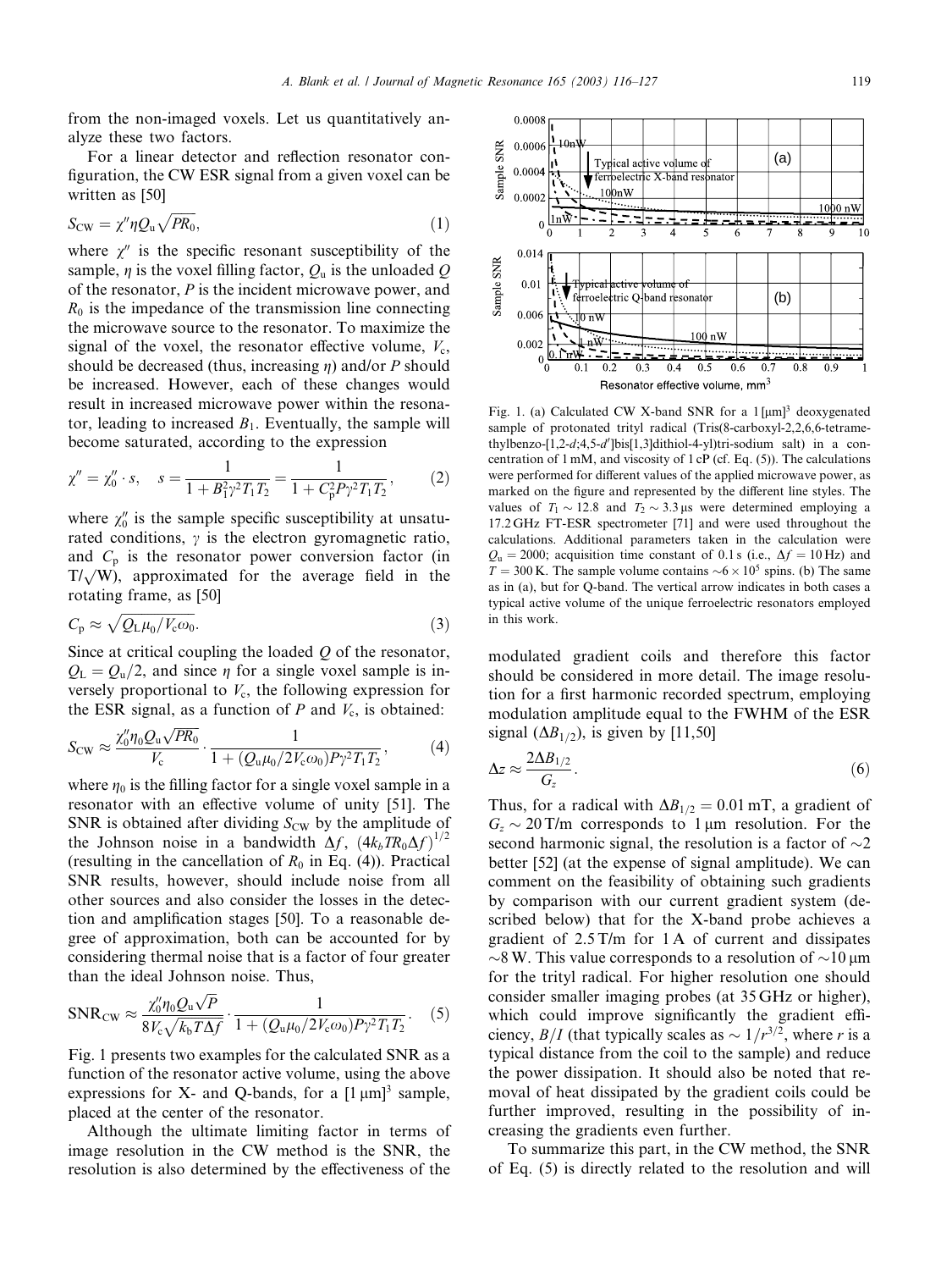probably be the limiting factor in terms of the achievable resolution. Our calculations (Fig. 1 and Eqs. (5) and (6)) lead to the following estimations: For 1 mM trityl-doped sample, one should obtain a 2D image, employing z slice selection, with  $64 \times 64$  pixels in  $\sim$ 1 h of acquisition ( $\Delta f = 1$  Hz implies acquisition time constant of 1 s per pixel, and this time is multiplied by the number of pixels), with a resolution of: X-band:  $\sim 10 \times 10 \times$ 50  $\mu$ m; Q-band:  $\sim$ 2.5  $\times$  2.5  $\times$  25  $\mu$ m; and U-band  $(60 \text{ GHz}): \sim 1.5 \times 1.5 \times 10 \,\mu\text{m}$  (or  $\sim 2.8 \times 2.8 \times 2.8 \,\mu\text{m}$ ). The estimated voxel SNR is  $\sim$ 3 for all frequencies, and imaging time increases linearly with the number of voxels.

Extrapolation beyond 60 GHz is questionable, since at higher frequencies the current resonator assembly becomes too small to handle and the microwave technology is more limited in terms of the availability of low loss components. Also, the calculations assume that the radical relaxation times do not change much as frequency is increased. This assumption relies on previous measurements [53] performed at 1–10 GHz and our results at 17.2 GHz (cf. Fig. 1 caption). However, our initial measurements of  $T_1$  and  $T_2$  of this radical at Wband  $(T_1 \approx 1 \,\mu s; T_2 \approx 0.6 \,\mu s)$  indicate that this trend does not extend to higher frequencies, further affirming that one should be careful not to extrapolate too far.

It should also be noted that our theoretical estimations were made for 1 mM deoxygenated protonated trityl solution in water. Of course the SNR can be affected by the changes of relaxation times caused by radical deuteration; variation of viscosity; Heisenberg exchange, significant at higher trityl concentrations; and relaxation due to paramagnetic impurities present in the specimen, e.g., oxygen. For example, deuterated trityl has longer  $T_2$  [53]; higher viscosity will shorten  $T_2$  [53]; Heisenberg exchange will shorten  $T_2$  [54]; and oxygen lowers both  $T_1$  and  $T_2$  [54]. We will not elaborate on these effects in this work, which provides only rough estimates of the resolution achievable in ESR microscopy.

# 3.2. Pulse method

In a pulsed 3D imaging experiment, the SNR per voxel can be determined to a good approximation by dividing the SNR of the entire sample by the number of voxels (more accurate calculations are affected by details of the exact acquisition technique, the distribution of the magnetic fields in the resonator and the data processing techniques used to acquire the image [1], however, these ''higher'' order issues are not considered here). While the methodology for estimating the FID or echo signal in NMR is well established and validated [55–57], for pulsed ESR the situation requires slight adjustments of the existing formulas. The usual formula for the signal in the NMR literature gives the voltage produced in a coil with a field efficiency (the field produced by a unit current),  $\boldsymbol{\varepsilon} = \boldsymbol{B}_1/I$ , due to a precessing specific magnetization M

$$
S_{\text{pulse}} = \omega \int \boldsymbol{M} \cdot \boldsymbol{\epsilon}.\tag{7}
$$

From the voltage in the detection coil, we can use the equivalent circuit which describes the resonator's coupling to the detector and obtain the voltage in the detector,  $S_{\text{pulse}}^{\beta}$ , as [58,59]

$$
S_{\text{pulse}}^{\beta} = \frac{\beta}{1+\beta} \sqrt{\frac{R_0}{\beta R}} S_{\text{pulse}}.
$$
\n(8)

Here  $\beta$  is the coupling to the resonator and R is the resonator's equivalent resistance (used also later for noise calculations). Such formalism has been found useful for spin-echo SNR estimation for loop-gap resonators, for which  $B_1/I$  and R are well defined [58]. Let us look at the more general case, which can handle any ESR resonator (rectangular, cylindrical, dielectric, etc.) where it is not apparent what  $B_1/I$  corresponds to and what are the equivalent  $R$  and  $L$  of the resonator.

Every resonator can be represented by an equivalent RLC circuit, coupled to a transmission line. Following a pulse, the signal  $\zeta$  in the equivalent receiving coil, induced by magnetization  $m$ , is given by [60]

$$
\zeta = \frac{\partial}{\partial t} (\mathbf{\varepsilon} \cdot \mathbf{m}). \tag{9}
$$

On the other hand, the noise voltage is given by:

$$
N = \sqrt{4k_b TR\Delta f}.\tag{10}
$$

Thus, the signal-to-noise-ratio is

$$
SNR_{pulse} = \frac{(\partial/\partial t)(\boldsymbol{\epsilon} \cdot \boldsymbol{m})}{\sqrt{4k_b TR\Delta f}}
$$
  
= 
$$
\frac{1}{\sqrt{4k_b T\Delta f}} \frac{\partial}{\partial t} \left(\frac{\boldsymbol{\epsilon}}{\sqrt{R}} \cdot \boldsymbol{m}\right).
$$
 (11)

As noted above, the field efficiency,  $\varepsilon$ , corresponds to the magnetic field in the resonator due to 1 A of current. This quantity is difficult to measure for an arbitrary resonator, however, we do know that 1 W of power entering the resonator, under matched conditions, would result in an effective RMS current of  $I = 1/\sqrt{R}$ produced in the equivalent RLC circuit representing the resonator. Thus, it is clear that the *amplitude* of the  $B_1$ field in the laboratory frame produced by this 1 W of power is  $\sqrt{2/R}$ , and thus the field produced in the rotating frame is (we avoid from here, for simplicity, the vector notation of  $\varepsilon$ , and assume it is only along one of the transverse axes of the laboratory frame of reference)

$$
\frac{1}{\sqrt{2}} \left( \frac{\varepsilon}{\sqrt{R}} \right) \equiv C_{\text{p}}.\tag{12}
$$

The value of  $C_p$ , can be measured by standard pulse techniques [50] or calculated using Eq. (3). By substituting Eqs. (3) and (12) in Eq. (11) and integrating over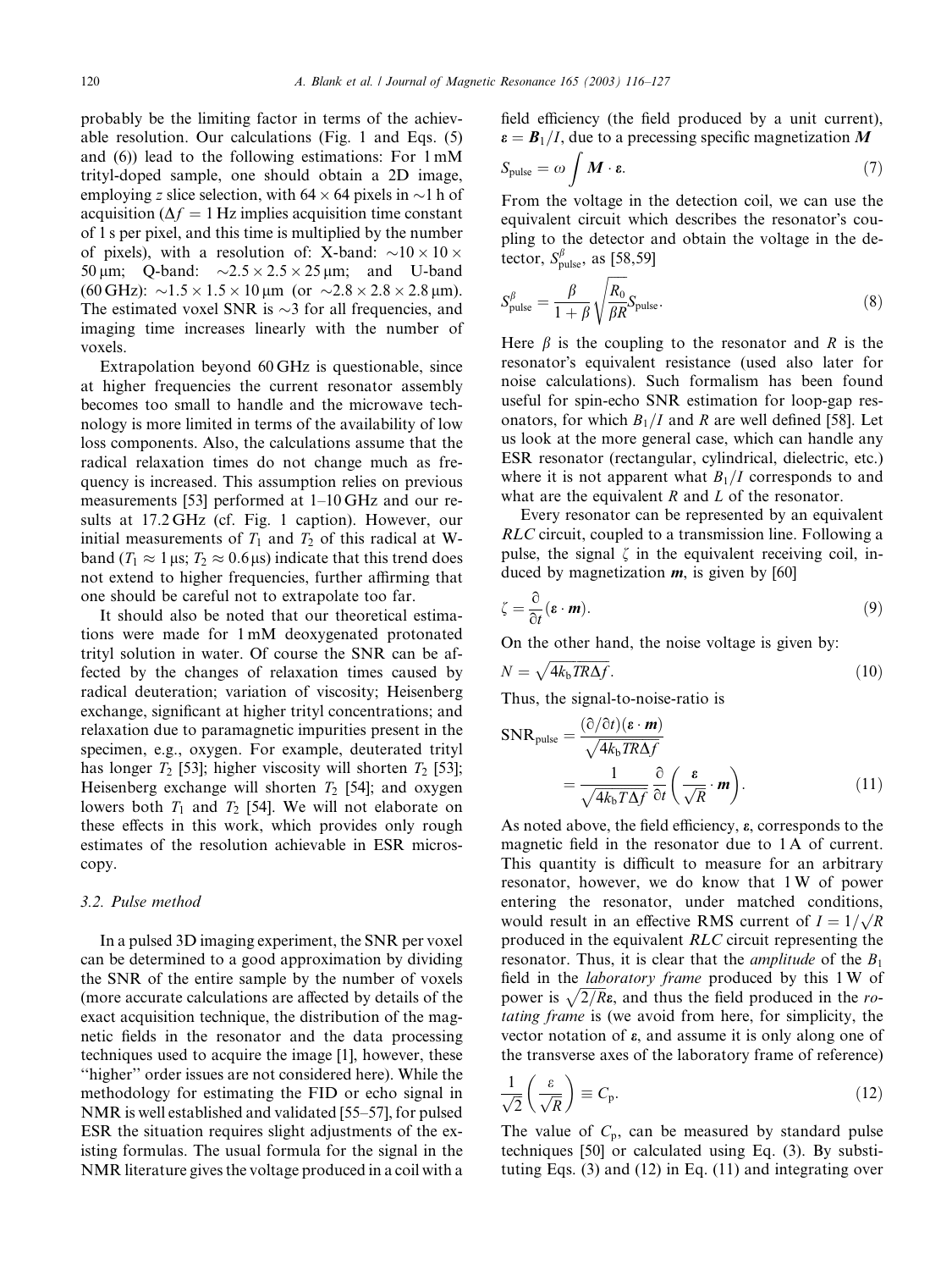the entire active volume of the resonator (notice that the magnetization  $\boldsymbol{m}$  is only for a point sample and that we ignore slight differences between the filling factor calculation for CW and pulsed experiments resulting in slightly different active volumes [61]), we can obtain the following approximation for the FID/echo SNR (again considering four times more noise than the theoretical thermal noise):

$$
\text{SNR}_{\text{pulse}} \approx \frac{M\omega_0}{4\sqrt{4kT\Delta f}} V_c \sqrt{2} C_{\text{p}} \approx \frac{\sqrt{2\mu_0 V_c \omega_0 M}}{8\sqrt{kT\Delta f}} \sqrt{\frac{Q_{\text{L}}}{\omega_0}}.
$$
\n(13)

Here,  $M$  can be considered as the average specific magnetization, which takes into consideration field inhomogeneity within the resonator.

From Eq. (13) it is apparent that the signal of the entire sample is directly proportional to the square root of the resonator volume. However, for a single voxel of constant volume (e.g.  $[1 \mu m]^3$ ), the SNR is proportional to the SNR of the entire sample, divided by the resonator volume. This means that the image SNR for a mator volume. This means that the lingge SNK for a constant voxel volume is proportional to  $1/\sqrt{V_c}$ . Thus, exactly as in the CW case, to improve the voxel SNR, one has to decrease the resonator size as much as possible. Using the parameters for 1 mM trityl radical (cf. Fig. 1 caption), in an X-band resonator with active volume of  $[1 \text{ mm}]^3$  and  $Q_L = 500$  in Eq. (13), yields the single-shot SNR of  $\sim$ 5000, when the resonator is completely filled with the sample. This corresponds to singleshot SNR of  $\sim$ 5  $\times$  10<sup>-6</sup> for [1 µm]<sup>3</sup> voxel. In one second of acquisition time, this low figure can be improved by a factor close to  $\sim$ 1000. This is achieved by  $\sim$ 100 K–1 M averages per second, which is supported by today's state-of-the-art acquisition cards. Such an averaging scheme may be based upon a CPMG sequence [62] with  $\sim$ 10 echoes separated by  $\sim$ 0.2 µs. This sequence can be repeated every  $T_1$  ( $\sim$ 10 µs depending on O<sub>2</sub> concentration), resulting in a total of  $\sim 10 \times 100 \,\mathrm{K} = 1 \,\mathrm{M}$  echoes in 1 s. It should be noted that these SNR results for pulsed X-band are  $\sim$ 10 times better than the ones calculated for the CW case (for 1 s of acquisition), but are still inadequate to provide  $[1 \mu m]^3$  resolution in a reasonable acquisition time.

Whereas the SNR is mainly concerned with the resonator and the radical properties, the gradients impose an additional, almost orthogonal, technical difficulty. The gradient system is closely related to the nature of the imaging experiment. Therefore, let us consider for example a typical imaging sequence, which is based on one constant gradient and two phase gradients [18]. Similar gradients are also suitable in the case of CPMG pulse sequences [63]. The requirement from the constant gradient is to satisfy the condition [16]

$$
G_z = \frac{2}{\gamma \Delta z T_2}.
$$
\n(14)

We would like to obtain high spatial resolution of at least  $\sim$ 10  $\mu$ m along the z-axis of the sample (that is normally along the sample tube). Therefore, the required  $G_z$ , which can be kept constant, is  $\sim 0.4$  T/m (for typical trityl radical parameters, see Fig. 1 caption). Such a gradient results in a signal broadening of  $\sim$ 5 MHz for a  $\sim$ 0.4 mm thick sample, corresponding to an echo width of  $\sim$ 100–200 ns. In addition to the constant z gradient, two  $x$ - and  $y$ -phase gradients should be applied. The phase gradients should satisfy the condition [1]

$$
\Delta x = \frac{1}{2\gamma/2\pi \int_t G_x \, \mathrm{d}t} \,. \tag{15}
$$

In the short time regime, where a CPMG sequence would require gradients of length of the order of  $\sim$ 100 ns, then  $G_x \sim 20$  T/m in order to achieve 10  $\mu$ m resolution. Such gradients impose a significant technical challenge, but are feasible based on our past experience [64,65] especially for the small resonators considered here. For 1  $\mu$ m resolution one would have to use longer pulsed gradients, and thus reduce the number of averages in the CPMG sequence, or further optimize the gradients efficiency based on existing methods [66–68]. A potentially significant eddy current problem is expected to be of minor importance for the non-metallic resonant structure of this work.

Other limiting factors for pulsed mode of operation may be sample heating at high repetition rate and/or decrease of echo amplitude due to diffusion under large gradients. Our initial estimate for these effects is that both of them are not significant. The sample heating is relatively small due to the efficient  $E/H$  separation in the ferroelectric-based resonator, and due to the low pulse power required for such resonators (having high  $C_p$ ) [69]). With respect to diffusion, in contrast to NMR, diffusion in the time scale of pulsed ESR does not result in noticeable echo decay, at least for the gradient values considered for  $10 \mu m$  resolution. However, some echo decay (up to 50%) may occur for the gradients corresponding to 1 µm resolution. This decay can be used as a tool to assess local diffusion and transport phenomena in the sample, similar to the NMR methods.

To summarize this part, at pulsed X-band, the predicted achievable resolution for 1 mM trityl solution is  $\sim$ 5  $\times$  5  $\times$  25 µm for 64  $\times$  64 pixels 2D image in less than 1 h of acquisition. At 35 GHz, under similar conditions, one should expect to obtain image resolution of:  $\sim$ 2  $\times$  2  $\times$  10 µm. Further extrapolation to 60 GHz gives SNR results which are only slightly better than those calculated for the CW case at the same frequency, (the frequency dependence is slightly different between the CW and pulse techniques). This means that by employing a typical 3D imaging sequence ([18], see below), a  $64 \times 64$  pixel 2D image with z slice selection, having resolution of  $1 \times 1 \times 10$  µm could be produced for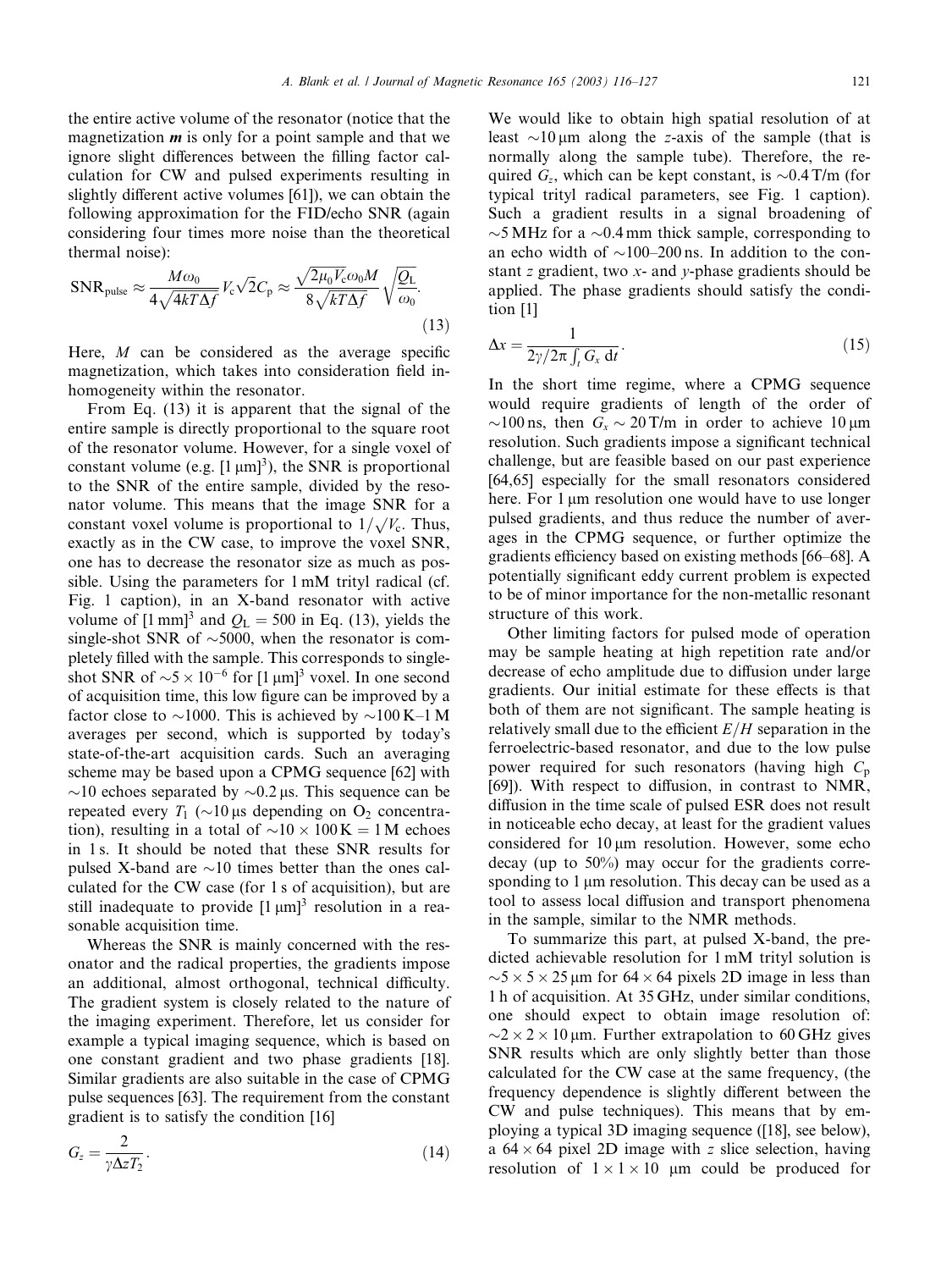U-band in less than 1 h. As stated above, we do not see much point in further extrapolating our estimations to higher frequencies. These estimates can be further improved by employing more asymmetric voxels (such as in optical microscopy, which has resolution of  $\langle 1 \rangle$  um in XY plane but focal depth of  $\sim$ 30–100 µm along the Zaxis); and by increasing sample concentration to  $\sim$ 2 mM. It should be noted that although the SNR at Uband is very similar, in the cases we examined, for pulse and CW, the pulse technique is much more versatile, yields better SNR in situations of shorter  $T_1$ , and can potentially provide more parameters of interest (transport constants, homogeneous  $T_2$ , contrast of  $T_1$ , etc., as routinely performed in NMR). The resolution values presented above are derived based on the SNR predictions. However, we anticipate a major technical challenge in producing the required pulsed gradients, and that may ultimately be the limiting factor for resolution in pulsed acquisition, rather than the SNR.

#### 4. Experimental results

In this section, we present our initial experimental imaging results performed by the CW method. The experiments were performed using an X-band spectrometer (Varian E-12) equipped with the imaging probe shown in Fig. 2. The CW imaging probe (an ''open'' version of the resonator presented recently [69]) is based on double stacked high permittivity rings/discs machined from  $SrTiO<sub>3</sub>$  single crystal (Commercial Crystals, Florida, permittivity  $\varepsilon_r \sim 300$ ). This non-metallic miniature ( $\sim$ 2 mm in diameter and 0.55 mm in height for each ring) structure was selected due to its small size and its ''immunity'' to the eddy current problem (for future pulsed experiments). The design for the entire resonator and gradient coils was conducted under the constraint that a large  $(20 \times 4 \times 0.5 \text{ mm})$  flat sample could be inserted into the probe. This constraint resulted in lower SNR compared to the case of a single ring resonator [69,70], but with the clear benefit of the ability to examine the samples in an ''optical microscopy'' manner. The resonator is characterized by a small ''active volume" of  $\sim$ 1.9 mm<sup>3</sup> and efficient  $E/H$  field separation. Gradient coils are located at a distance of  $\sim$ 2.5 mm from the sample, yielding high efficiency of up to  $2.5 \text{ T/(m<sup>*</sup> A)}$ at a power consumption of  $\sim 8$  W. The main brass body is water cooled and the resonator rings are cooled by He gas flow to maintain the resonance frequency within the AFC range during the acquisition time.

A field frequency lock (FFL) system maintains the on-resonance condition, even for narrow  $(<0.01$  mT) lines over long acquisition times. The FFL system uses the longitudinal gradient coils to correct for the field changes, by applying to these coils DC bias superim-



Fig. 2. A drawing of the imaging probe used in this study. The  $SrTiO<sub>3</sub>$ crystals in the center have dielectric constant of 300 in the microwave region. Consequently, the resonating structure is just 2 mm in diameter at 10 GHz. This greatly improves image resolution and sensitivity. The thin sample is inserted through the slit in the transverse gradient coils to a specified position between the SrTiO<sub>3</sub> crystals. The microwaves enter the structure from the rear side. The coupling is adjusted by the capacitive coupling screw in the center of the iris connecting the waveguide to the brass body [69].

posed on the modulated sinusoidal field. The first harmonic of the ESR signal is used as an error signal for the FFL system, while the second harmonic is used as the imaging signal. All of the signal harmonics are available by directly sampling the diode detected signal at a high sampling rate (200 KHz, using National Instruments A/ D card 6023E) and analyzing it digitally to obtain the discrete Fourier transform coefficients of the time domain signal [50]. The gradient coils are driven by a sinusoidal current generated digitally in a PC D/A card (model 6711, from National Instruments), with the independent control of current in each of the four coils forming the two gradient coil pairs.

The imaging probe and acquisition algorithms were examined for three typical cases:

(a) Grid of BDPA radical. A solid grid of BDPA free radical  $(\alpha, \gamma$ -bisdiphenylene-b-phenylallyl, Aldrich) was prepared by soaking woven Nylon mesh (Goodfellow) with mesh aperture of  $50 \times 50 \mu m$  and wire diameter of 39 um in saturated BDPA solution in toluene and drying out the solvent. The sample was placed between two thin glass cover slides and sealed under nitrogen atmosphere with epoxy glue (Fig. 3, top). The 2D ESR images (Fig. 3, bottom) show sufficient SNR per pixel, but the resolution is limited by the available gradient of  $\sim$ 1–1.5 T/m, which, when combined with the BDPA linewidth of  $\sim 0.05 - 0.1$  mT (depending on modulation) results in a resolution of  $\sim [50-100 \,\mu m]^2$  for the second harmonic signal (Eq. (6)). Higher values of gradients could not be reached without losing the AFC lock on the resonator, due to limited heat dissipation of the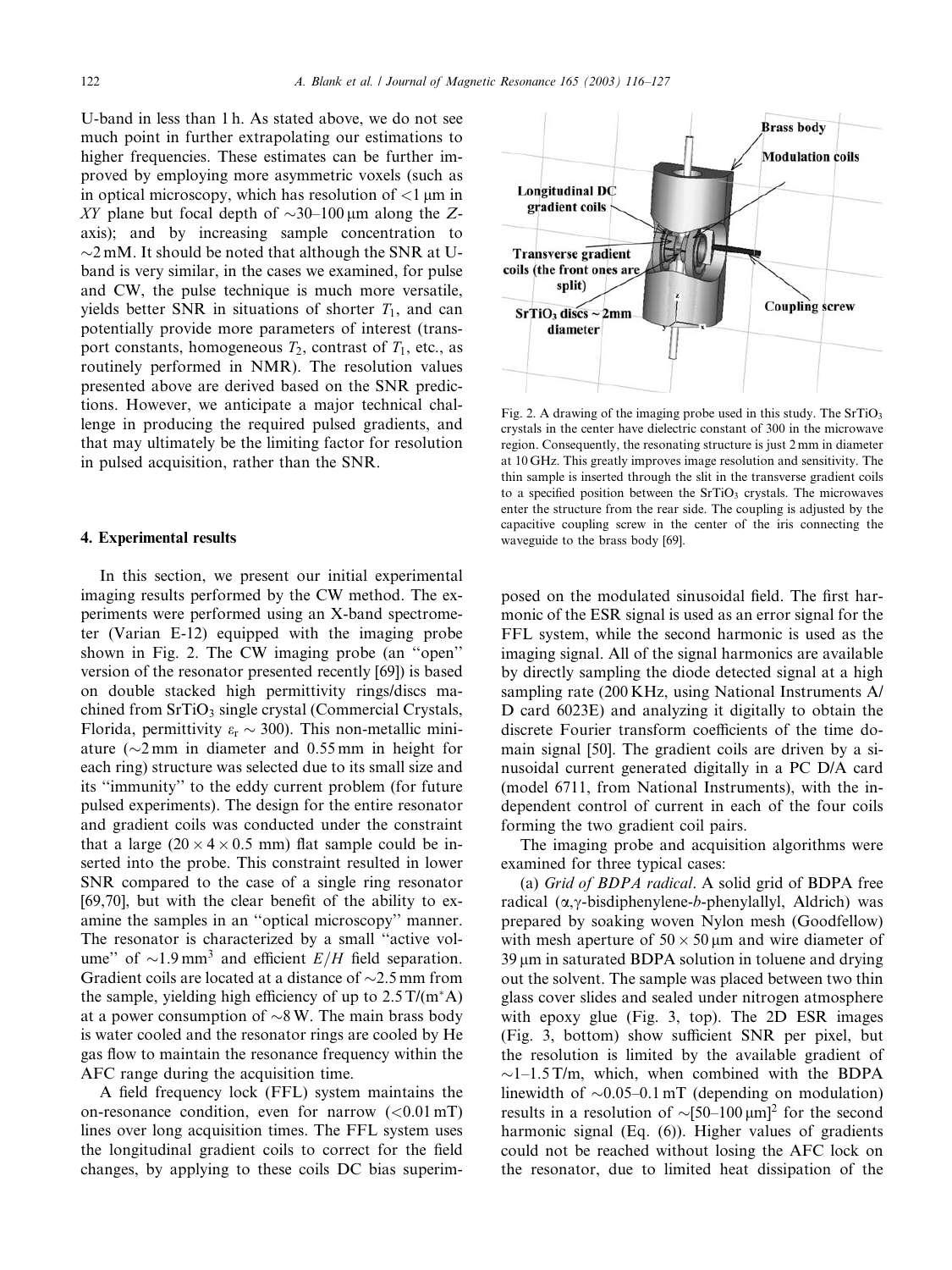

Fig. 3. Images of BDPA grid phantom. Top—the optical image of the phantom with circles marking the active area of the resonator, where signal is depicted by the ESR probe and the squares mark the entire imaged area. Bottom left—a low resolution ESR image of a homogeneous part of the grid, revealing essentially only the sensitive area of the resonator. Bottom right—a higher resolution  $(\sim [50-100 \,\mu m]^2)$  ESR image revealing the lack of radicals in part of the grid (due to the effect of cyanoacrylate glue). At this resolution, the Nylon mesh is still not resolved. The vertical color bars represent the relative pixel ESR signal in an arbitrary scale.

modulation coils and the high sensitivity of the ferroelectric resonator frequency to temperature changes [69].

(b) Trityl solution within the grid. This liquid sample was prepared by filling the same Nylon mesh mentioned above, with 1 mM protonated trityl (Tris(8-carboxyl-2,2,6,6-tetramethylbenzo-[1,2-d;4,5-d']bis[1,3]dithiol-4-yl) tri-sodium salt, courtesy of Prof. Halpern, Chicago Univ.) solution in water (under normal atmosphere). This case relates directly to our calculations of the previous section with respect to SNR and image resolution. In this imaging example (Fig. 4), the narrow linewidth of the trityl radical  $(\sim 0.2 \text{ G}, \text{ with modulation})$  results in a resolution which can be roughly estimated from the image (and corresponds to Eq. (6)) to be  $\sim [25 \,\mu m]^2$ , (see below). The sample thickness is  $\sim$ 100  $\mu$ m. The image

SNR (pixel signal vs RMS pixel noise) is  $\sim$ 2. These results are consistent with the theoretical predictions (Fig. 1), predicting an SNR of  $\sim$ 12 for a 25  $\times$  25  $\times$  100 µm voxel (for a resonator with 1.9 mm<sup>3</sup> active volume). The discrepancies that still exist are attributed to the following reasons: (a) the low  $Q<sub>L</sub>$  of the resonator  $(\sim 250 \text{ vs. } 1000 \text{ taken in the calculation, mainly due to }$ the effect of gradient coils and radiation losses); (b) the limitation of the Varian detection system, which prevents working at low power ( $\sim$ 10  $\mu$ W and less, cf. Fig. 1) due to AFC limitations; (c) the short time constant (32 vs. 100 ms taken in the calculation) used in the data acquisition due to inefficient data handling in the current architecture; (d) the acquisition of the second harmonic signal for the ESR image using the current operation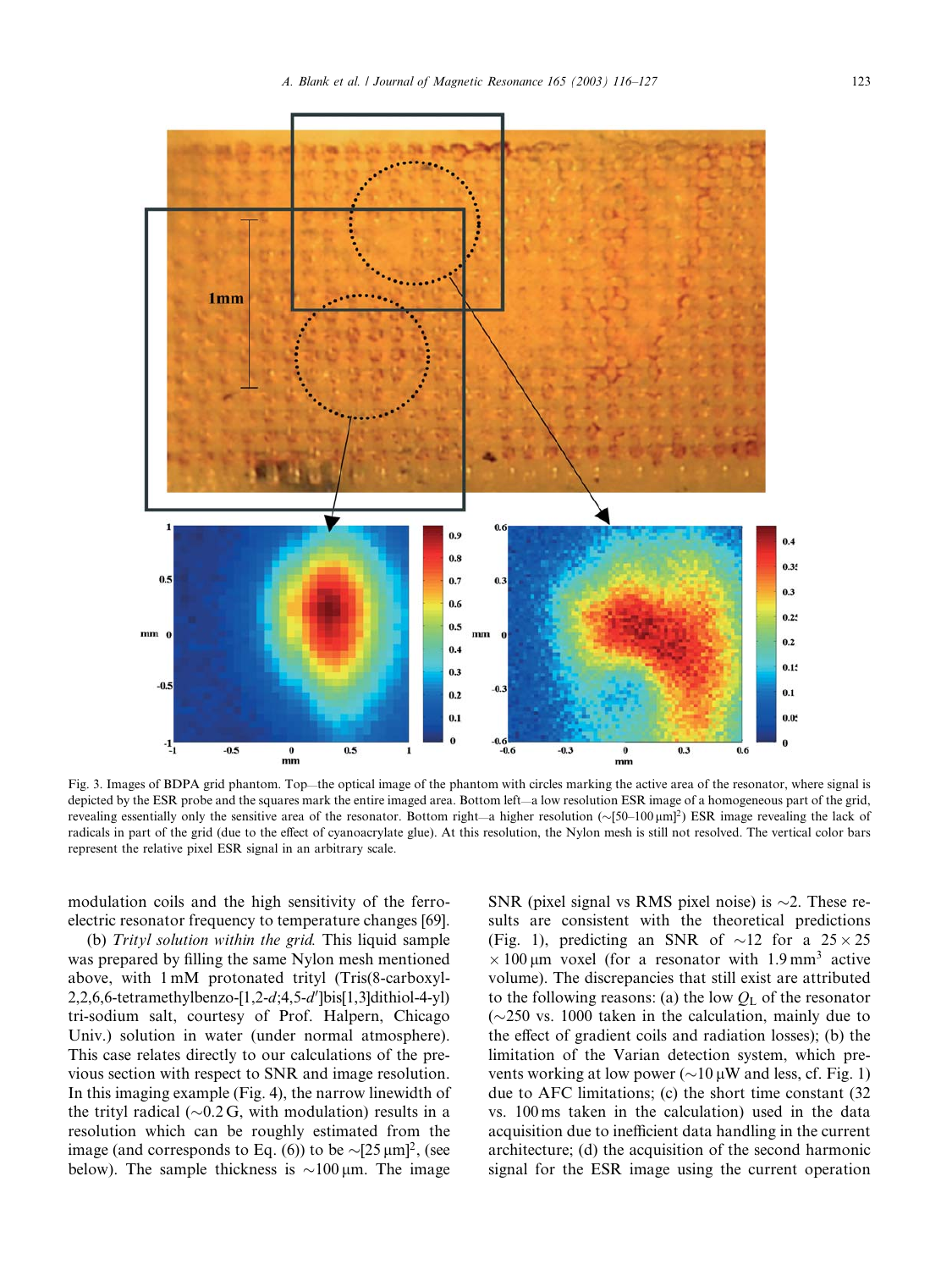

Fig. 4. Images of the Nylon mesh filled with water solution of trityl radical. Upper left—image taken at low resolution, which reveals only the active volume of the resonator, marked with a circle in the optical photo (a double-stacked disc resonator was employed here rather than the double-ring resonator, used in the BDPA case, which caused the active volume to decrease, due to a more confined resonance mode). Lower right—a high resolution image that reveals mainly the trityl within the gaps of the mesh (although water solution exists also above and below the mesh because it is a woven 3D mesh, limiting the contrast of the image). With increased distance from the center of the image, the grid in the ESR image exhibits a slight distortion due to non-planar nodal surface of the modulated gradient fields (this effect can be accounted for and corrected using proper calibration of the gradient fields for a given coil setup). Lower left—optical image of the grid filled with the trityl solution (the sample is almost transparent, but appears here slightly yellow due to the microscope light source). The vertical color bars represent the relative pixel ESR signal in an arbitrary scale.

mode of the FFL system. The second harmonic signal is weaker than the first harmonic (for which the calculations were made) [50].

(c)  $LiPc$  phantom. A small phantom of  $LiPc$  (lithium phthalocyanine radical) crystal was used to examine the resolution limits of the current system, since it has high spin concentration in each voxel (resulting in high SNR) and narrow linewidth,  $\langle 0.01 \text{ mT}$  (under nitrogen atmosphere). Fig. 5 shows a typical imaging result for this sample, when employing gradients of  $\sim$ 1.2 T/m. The net image acquisition time (for  $64 \times 64$  pixels) is 2 min. However, due to limitations of the data acquisition equipment, the experiment takes  $\sim$ 15 min. With respect to the image resolution, a reasonable definition for resolution would be: ''the smallest distance between two point samples, which still enables them to be resolved separately.'' However, it is difficult to produce such ''point'' samples of spins accurately in the micron scale. Nevertheless, the resolution of the image can be estimated from a 1D cut through the object, similar to what was done in NMR microscopy [2]. Using this method, the resolution of this image is determined to be  $\sim [10 \,\mu m]^2 - [15 \,\mu m]^2$ . These results of resolution and acquisition time are, to our knowledge, the best achieved to-date in 2D ESR imaging.

# 5. Conclusions

Micron resolution is highly desirable in many important magnetic resonance microscopy applications. Conventional NMR imaging technology is mature but has proven to be limited in the micron scale and probably could not be improved upon easily. ESR imaging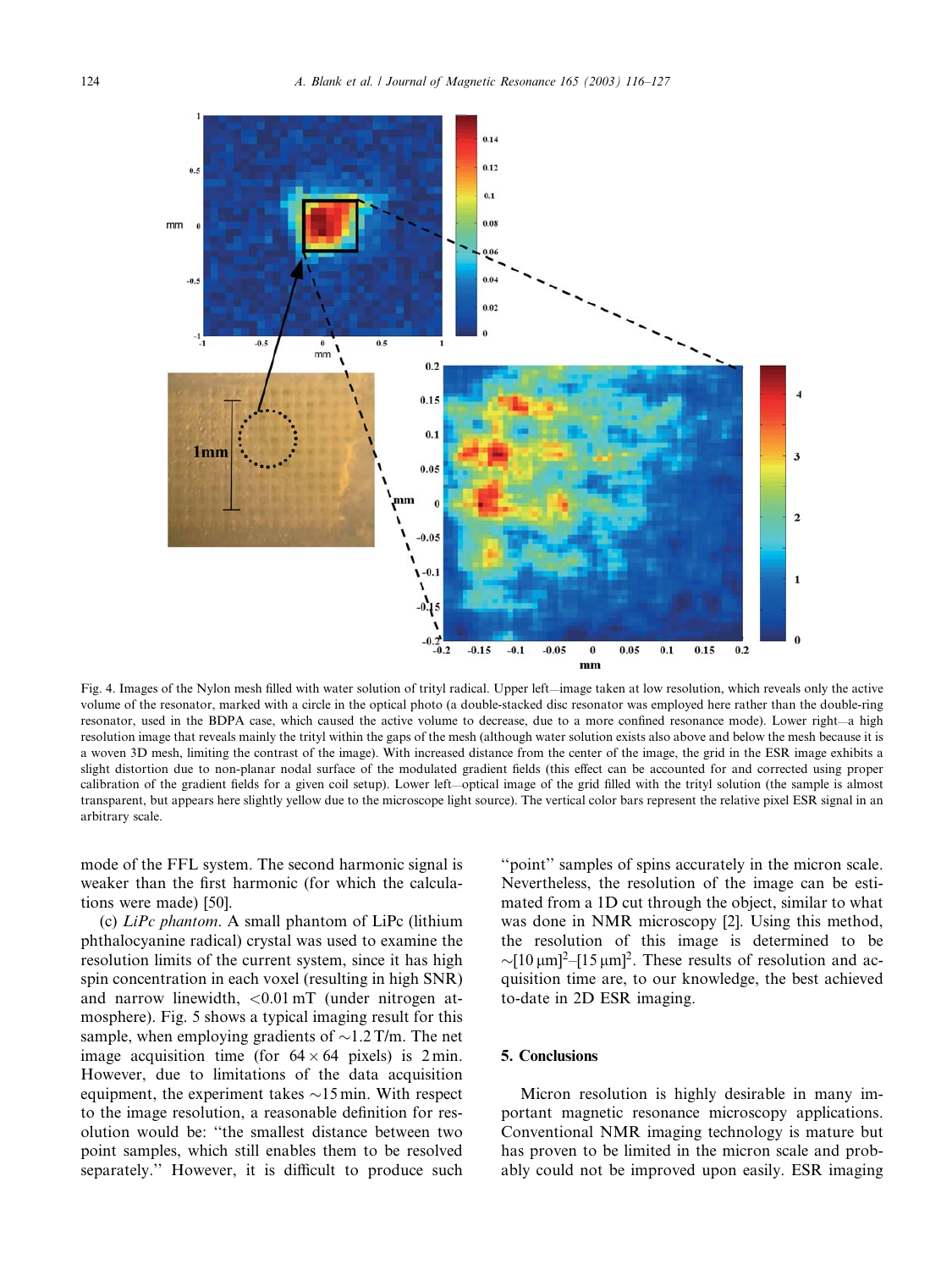

Fig. 5. Image of LiPc phantom. Upper left—high magnification optical image of the phantom, with the appropriate scaling. Right—optical image of the phantom at low magnification, with the Nylon mesh serving as a scale. Lower left—the ESR image. A 1D cut through the ESR image (upper left) is super-imposed on the optical image for clarity. This 1D data were used to evaluate the resolution of the ESR image (cf. text). Notice that the ESR image does not correspond exactly to the optical image. This may be caused by an inhomogeneous distribution of radicals within the phantom (probably due to the effect of the glue which destroyed some of the radicals in the lower part of the phantom). The vertical color bars represent the relative pixel ESR signal in an arbitrary scale.

may provide a solution for the problem of (sub)micron resolution in magnetic resonance imaging. However, existing technology needs to be further developed in terms of resonators, gradient coils, current drivers, fast signal acquisition/processing, and radicals. Backed by our theoretical estimates, we have begun the journey towards the goal of micron resolution. The initial CW ESR 2D image resolution achieved thus far is in line with the theoretical predictions. Current experimental limitations could be overcome in future work, after some necessary improvements. These improvements include: better resonators and gradient coils, efficient heat removal, moving to higher working frequency, and the use of advanced pulsed techniques coupled with efficient signal acquisition systems. All these improvements, that are actively being pursued, should ultimately help to achieve these objectives.

#### Acknowledgments

We thank Prof. David Hoult (NRC Institute for Biodiagnostics) for valuable discussions regarding SNR in pulsed ESR and Prof. Howard Halpern (University of Chicago) for kindly supplying us with a sample of the trityl radical. The help of Dr. Wulf Hofbauer in the 95 GHz measurements is greatly appreciated. This research was supported by grants from NIH/NCRR and NSF-chemistry.

#### References

[1] P. Callaghan, Principles of Nuclear Magnetic Resonance Microscopy, Oxford University Press, Oxford, 1991.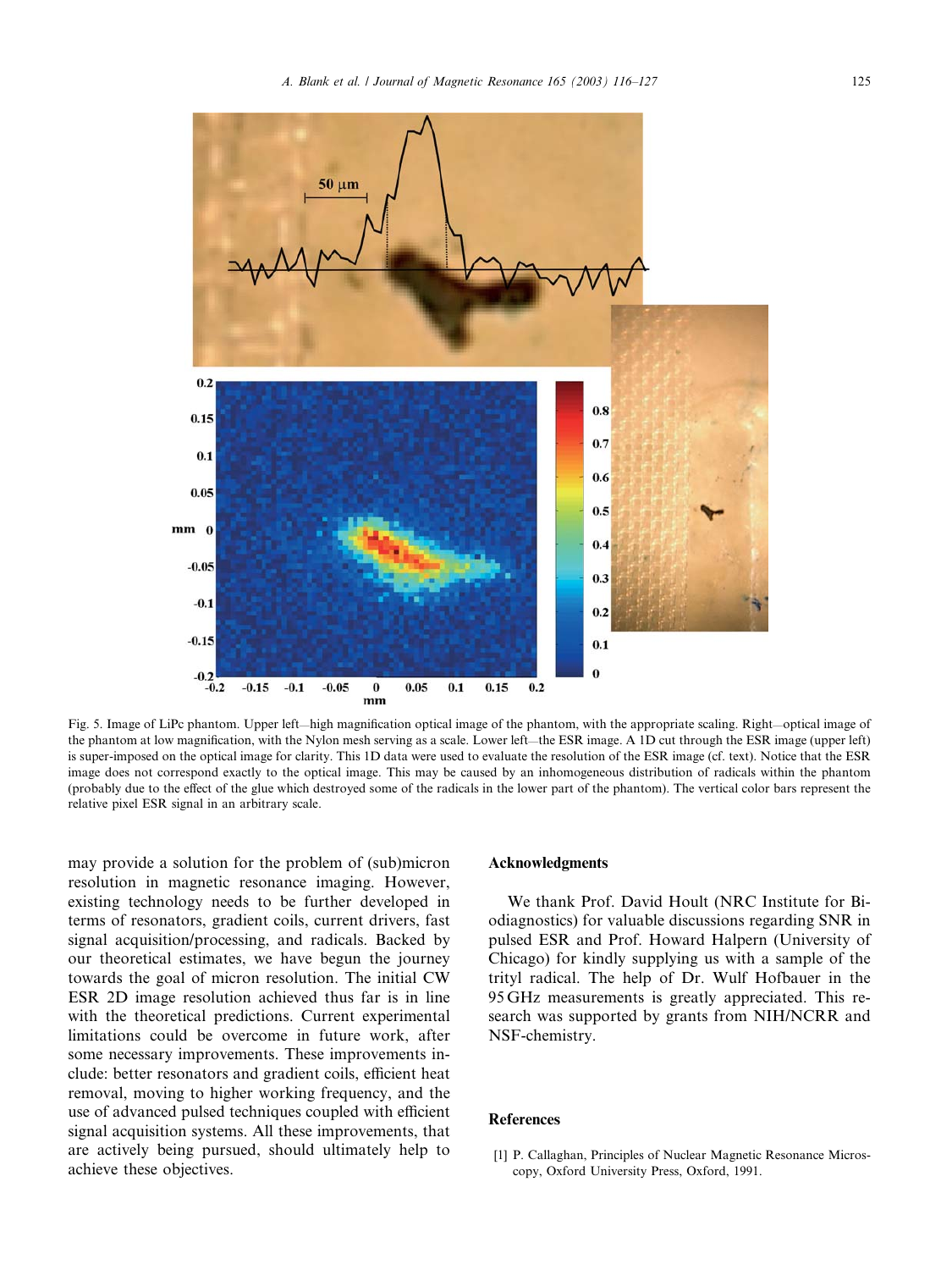- [2] L. Ciobanu, D.A. Seeber, C.H. Pennington, 3D MR microscopy with resolution  $3.7 \mu m$  by  $3.3 \mu m$  by  $3.3 \mu m$ , J. Magn. Reson. 158 (2002) 178–182.
- [3] D.E. Demco, B. Blumich, Solid-state NMR imaging methods. Part I: strong field gradients, Concepts Magn. Reson. 12 (2000) 188–206.
- [4] R.E. Botto, G.D. Cody, S.L. Dieckman, D.C. French, N. Gopalsami, P. Rizo, Three-dimensional magnetic resonance microscopy of materials, Solid State Nucl. Magn. Reson. 6 (1996) 389–402.
- [5] N. Ishida, M. Koizumi, H. Kano, The NMR microscope: a unique and promising tool for plant science, Ann. Bot. 86 (2000) 259–278.
- [6] G.A. Johnson, H. Benveniste, R.D. Black, L.W. Hedlund, R.R. Maronpot, B.R. Smith, Histology by magnetic-resonance microscopy, Magn. Reson. Quart. 9 (1993) 1–30.
- [7] G.R. Eaton, S.S. Eaton, Introduction to EPR imaging using magnetic field gradients, Concepts Magn. Reson. 7 (1995) 49–67.
- [8] G.L. He, A. Samouilov, P. Kuppusamy, J.L. Zweier, In vivo imaging of free radicals: applications from mouse to man, Mol. Cell. Biochem. 234 (2002) 359–367.
- [9] H.M. Swartz, R.B. Clarkson, The measurement of oxygen in vivo using EPR techniques, Phys. Med. Biol. 43 (1998) 1957–1975.
- [10] K.I. Yamada, R. Murugesan, N. Devasahayam, J.A. Cook, J.B. Mitchell, S. Subramanian, M.C. Krishna, Evaluation and comparison of pulsed and continuous wave radiofrequency electron paramagnetic resonance techniques for in vivo detection and imaging of free radicals, J. Magn. Reson. 154 (2002) 287–297.
- [11] T. Herrling, N. Klimes, W. Karthe, U. Ewert, B. Ebert, Electronparamagnetic-resonance zeugmatography with modulated magnetic-field gradient, J. Magn. Reson. 49 (1982) 203–211.
- [12] T. Herrling, J. Fuchs, N. Groth, Kinetic measurements using EPR imaging with a modulated field gradient, J. Magn. Reson. 154 (2002) 6–14.
- [13] Akademie Der Wissenschaften Der DDR, ZZG1 User Manual, DDR, 1987.
- [14] W. Karthe, E. Wehrsdorfer, Measurement of inhomogeneous distributions of paramagnetic centers by means of EPR, J. Magn. Reson. 33 (1979) 107–111.
- [15] G.R. Eaton, S.S. Eaton, K. Ohno (Eds.), EPR Imaging and Vivo EPR, CRC Press, Boca Raton, 1991.
- [16] G.G. Maresch, M. Mehring, S. Emid, High-resolution electronspin-resonance imaging, Phys. B & C. 138 (1986) 261–263.
- [17] A. Coy, N. Kaplan, P.T. Callaghan, Three-dimensional pulsed ESR imaging, J. Magn. Reson. A. 121 (1996) 201–205.
- [18] A. Feintuch, G. Alexandrowicz, T. Tashma, Y. Boasson, A. Grayevsky, N. Kaplan, Three-dimensional pulsed ESR Fourier imaging, J. Magn. Reson. 142 (2000) 382–385.
- [19] A.I. Smirnov, O.G. Poluectov, Y.S. Lebedev, High-field EPR imaging, J. Magn. Reson. 97 (1992) 1–12.
- [20] A.D. Milov, A.Y. Pusep, S.A. Dzuba, Y.D. Tsvetkov, Electronspin echo as a method of electron-spin-resonance tomography, Chem. Phys. Lett. 119 (1985) 421–425.
- [21] G. Boero, P.A. Besse, R. Popovic, Hall detection of magnetic resonance, Appl. Phys. Lett. 79 (2001) 1498–1500.
- [22] F. Sakran, A. Copty, M. Golosovsky, N. Bontemps, D. Davidov, A. Frenkel, Electron spin resonance microscopic surface imaging using a microwave scanning probe, Appl. Phys. Lett. 82 (2003) 1479–1481.
- [23] D. Rugar, C.S. Yannoni, J.A. Sidles, Mechanical detection of magnetic-resonance, Nature 360 (1992) 563–566.
- [24] C. Durkan, M.E. Welland, Electronic spin detection in molecules using scanning-tunneling-microscopy-assisted electron-spin resonance, Appl. Phys. Lett. 80 (2002) 458–460.
- [25] D. Hogemann, J.P. Basilion, ''Seeing inside the body'': MR imaging of gene expression, Eur. J. Nucl. Med. Mol. Imaging 29 (2002) 400–408.
- [26] G. Fleige, B. Hamm, C. Zimmer, Molecular MR imaging, Rofo-Fortschritte Auf Dem Gebiet Der Rontgenstrahlen Und Der Bildgebenden Verfahren 172 (2000) 865–871.
- [27] P. Wunderbaldinger, A. Bogdanov, R. Weissleder, New approaches for imaging in gene therapy, Eur. J. Radiol. 34 (2000) 156–165.
- [28] W. Kockenberger, Functional imaging of plants by magnetic resonance experiments, Trends Plant Sci. 6 (2001) 286–292.
- [29] A.I. Smirnov, O.E. Yakimchenko, H.A. Golovina, S.K. Bekova, Y.S. Lebedev, EPR imaging with natural spin probes, J. Magn. Reson. 91 (1991) 386–391.
- [30] M. Schara, J. Svetek, M. Nemec, Membrane studies in situ in plant-tissues, Acta Pharmacol. 42 (1992) 273–279.
- [31] D.A. Schauer, M.F. Desrosiers, P. Kuppusamy, J.L. Zweier, Radiation dosimetry of an accidental overexposure using EPR spectrometry and imaging of human bone, Appl. Radiat. Isot. 47 (1996) 1345–1350.
- [32] S.S. Ishchenko, S.M. Okulov, I.P. Vorona, Spatial distribution of radiation defects in tooth enamel, Phys. Solid State 41 (1999) 1100–1101.
- [33] A.A. Romanyukha, M.G. Mitch, Z.C. Lin, V. Nagy, B.M. Coursey, Mapping the distribution of Sr-90 in teeth with a photostimulable phosphor imaging detector, Radiat. Res. 157 (2002) 341–349.
- [34] G.A. Watt, M.E. Newton, J.M. Baker, EPR and optical imaging of the growth-sector dependence of radiation-damage defect production in synthetic diamond, Diamond Relat. Mater. 10 (2001) 1681–1683.
- [35] K. Kruczala, M.V. Motyakin, S. Schlick, 1D and 2D electron spin resonance imaging (ESRI) of nitroxide radicals in stabilized poly(acrylonitrile–butadiene–styrene) (ABS): UV vs thermal degradation, J. Phys. Chem. B 104 (2000) 3387–3392.
- [36] M. Lucarini, G.F. Pedulli, M.V. Motyakin, S. Schlick, Electron spin resonance imaging of polymer degradation and stabilization, Prog. Polym. Sci. 28 (2003) 331–340.
- [37] Z. Xiang, Y. Xu, The status quo and prospect of ESR imaging applications to study on catalysts, Appl. Magn. Reson. 12 (1997) 69–79.
- [38] M. Ikeya, M. Yamamoto, Electron-spin-resonance image of annealing under thermal-gradient— chemical-vapor-deposition polysilicon film, Jpn. J. Appl. Phys. Part 2 33 (1994) L1087–L1089.
- [39] H.J. Halpern, G.V.R. Chandramouli, E.D. Barth, C. Yu, M. Peric, D.J. Grdina, B.A. Teicher, Diminished aqueous microviscosity of tumors in murine models measured with in vivo radiofrequency electron paramagnetic resonance, Cancer Res. 59 (1999) 5836–5841.
- [40] M. Petelin, U. Skaleric, P. Cevc, M. Schara, The permeability of human cementum in vitro measured by electron paramagnetic resonance, Arch. Oral Biol. 44 (1999) 259–267.
- [41] C.S. Sunandana, Techniques and applications of electron spin resonance, Bull. Mater. Sci. 21 (1998) 1–70.
- [42] L.K. Aminov, M.P. Tseitlin, K.M. Salikhov, 1-D EPR imaging of conducting and lossy-dielectric samples, Appl. Magn. Reson. 16 (1999) 341–362.
- [43] E.S. Nefedev, K.M. Musin, T.Y. Mirakova, M.K. Kadirov, K.L. Aminov, K.M. Salikhov, V.A. Silaev, EPR imaging study of paramagnetic centre distribution in thiokol-epoxy hermetics, Appl. Magn. Reson. 11 (1996) 115–123.
- [44] G. Kordas, Y.H. Kang, 3-Dimensional electron-paramagnetic resonance imaging technique for mapping porosity in ceramics, J. Am. Ceram. Soc. 74 (1991) 709–713.
- [45] M. Ikeya, Electron-spin-resonance (ESR) microscopy in materials science, Annu. Rev. Mater. Sci. 21 (1991) 45–63.
- [46] L.J. Berliner, H. Fujii, ESR imaging of polymers and solid materials, Makromol. Chem. Macromol. Symp. 34 (1990) 263–276.